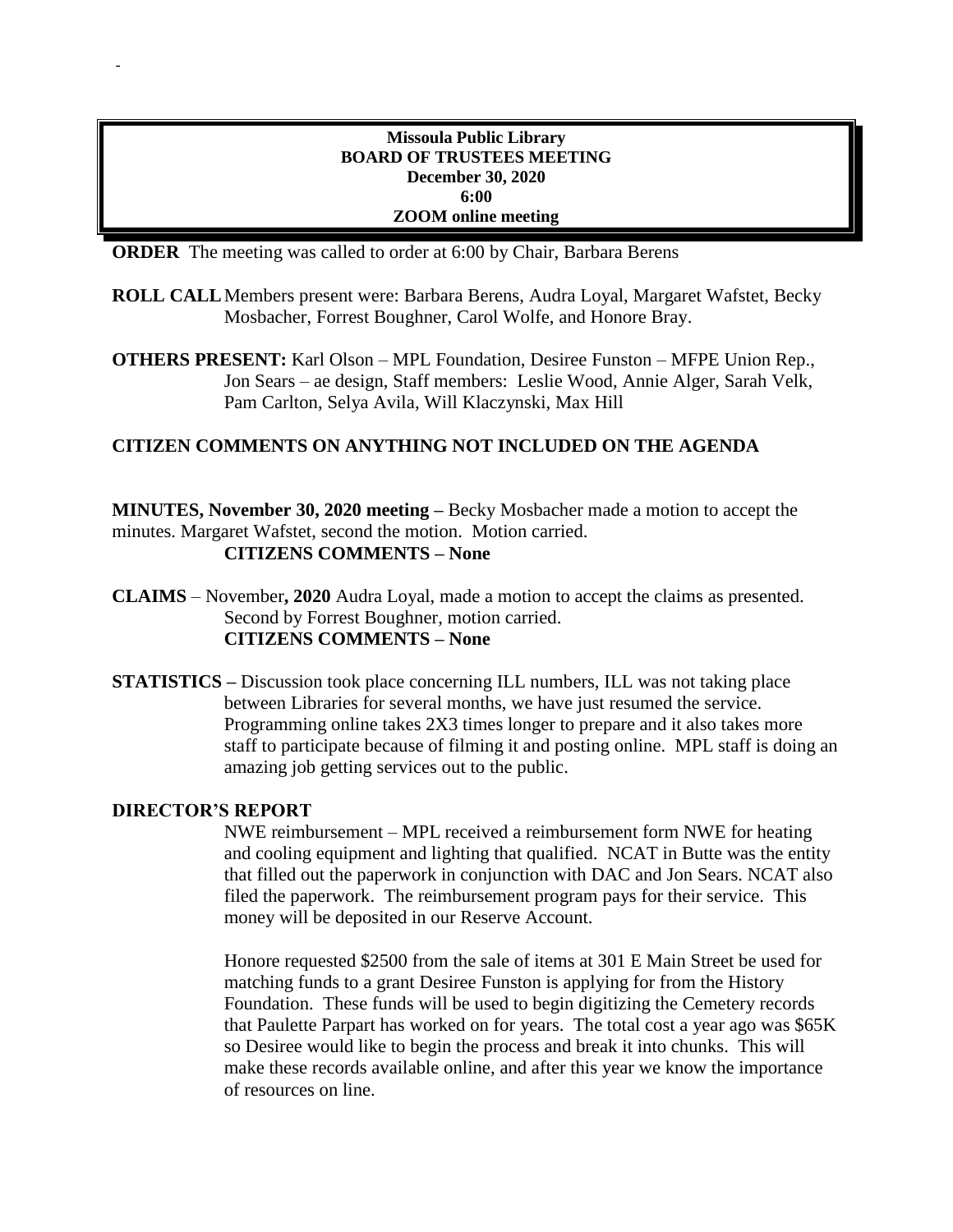The second request is for \$5000 from the sale money to purchase a vehicle that can be used to run around town for errands. This is what the old Book Mobile was used for.

Honore asked staff members to join her in reporting what is going on in the library daily. You have copies of their reports but it is better to hear from them first hand.

Curb Service beginning January 4, 2021, in the parking garage. This is to eliminate staff from slipping on the snow and ice. Sarah Velk explained how curb service is taking place and the amount of users engaging in this process daily. It takes place Monday – Saturday from 1-6. From 9-noon, most of the staff in the building are preparing the holds for pickup in the afternoon. It is very successful

Sarah also presented on the Programming Committee efforts during COVID. The demo kitchen is being used to do online cooking demonstrations. The Committee has a partnership with MSU/Co, Extension, and other food specialists in Missoula. The demos have been fun and well attended online.

Pam Carlton reported that the Youth Services Department is working with the AUOR Partners to create Grab-N-Go bags with activities for young people to do. They are handed out at Curb Service. The YS staff is also helping with curb service in the mornings and with running things to cars. Pam is doing Pea Green Boat from the closet of her home so the sound is good, and she presented a cooking decorating program online. Online programming is having great attendance.

Annie Alger reported on the new CHAT service that MPL Reference Librarians are manning. Reference staff are taking turns answering questions on open days. This works separate from the email services that are also available. Many reference projects are taking place for users who would normally come into the Montana Room to do their own research. Since we are not open the staff is doing the research and sending it to the users. Reference staff is also helping with Curb Service but spending morning hours pulling holds for the pickups and spending afternoons in the building to help answer the curb service phones.

No new COVID Information at this time.

No Citizens Comments:

#### **UNFINISHED BUSINESS**

-

#### **Building Project- Jon Sears**

The Library is in the close out stage of the project. Subs are working on punch lists and getting the finishes wrapped up. All Life Safety items are complete at this time. Two shelving units have not been installed yet. They are for third floor Adult Fiction and Vehicle repair manuals.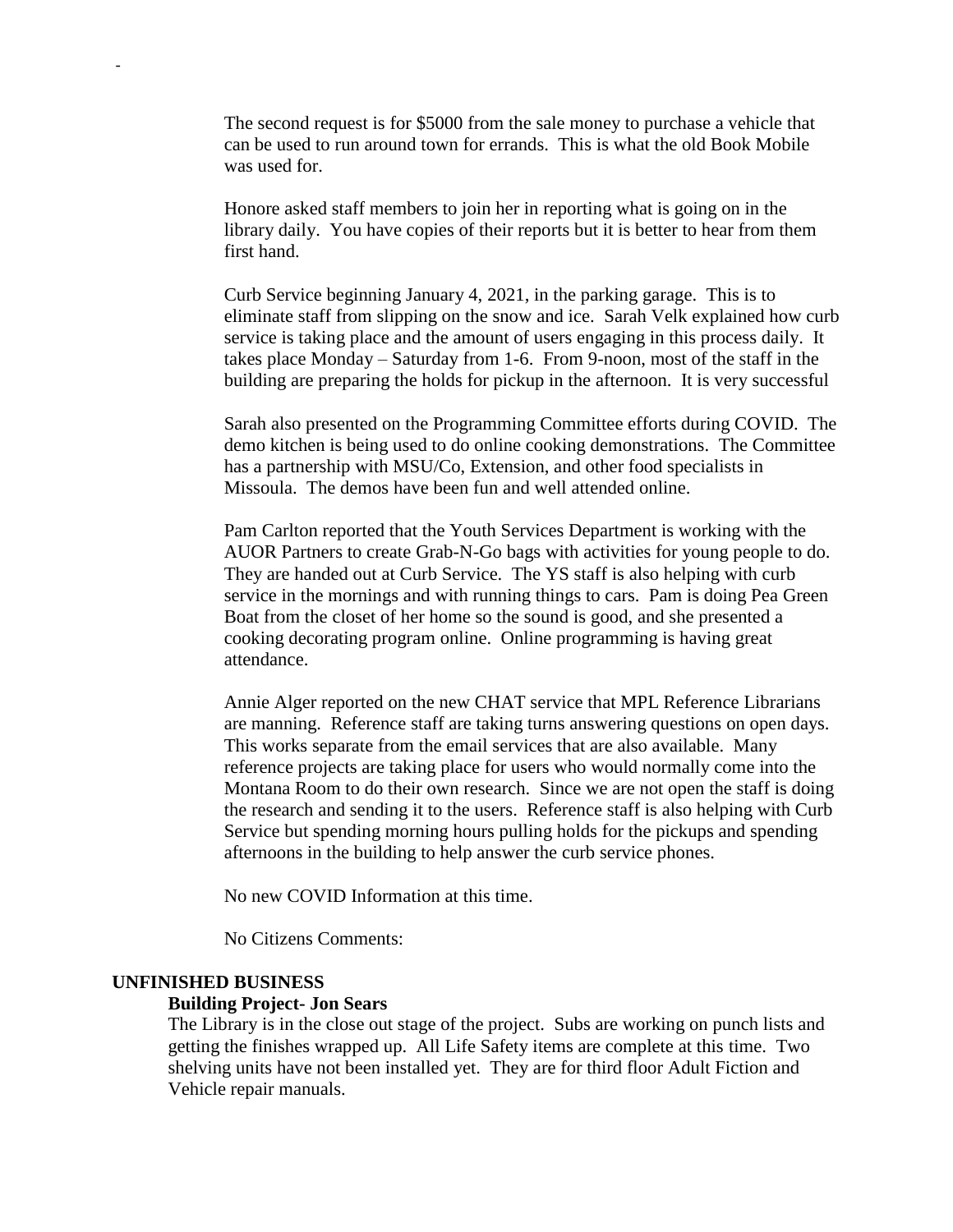**Change Order** - The last larger Change order there are a few others little things. This CO increases the GMP by \$14,420.35, reducing the Construction Contingency to 10K. Becky Mosbacher made a motion to accept the Change Order, seconded by Audra Loyal, motion passed.

**Counter Solutions** in Missoula donated \$57,000 of solid surface covering for the display pods to MPL. The Foundation will be sending them a donation letter.

**Donor Wall** – The black gyp pained wall to hang the donor plaques is not an acceptable surface to the Foundation. They are working with DAC and the Architects to change the surface to MDF Board, it is the same surface as on the upper portion of the wall. This wall surface was changed during the process of (value engineering) reducing the pricing of the total project. The Foundation will pay the extra for the wall to be resurfaced and it will take approximately 12 weeks. The building will probably be open to the public and we will rope off the area.

**Opening to the Public**- This is tabled until a January meeting with the Health Dept and Risks and Benefits. We are waiting to see when front line staff can receive the vaccine.

**Foundation for MPL Request to Trustees** – Barbara opened the floor to those who would like to comment on the Foundation request from November. Desiree Funston the President of the Union asked the Trustees to consider the health of the Library Staff who are working Monday – Saturday to keep the users engaged with the library services being offered. She also read a letter from Leslie Wood who has a family member who passed from COVID during Christmas. The MPL staff feel strongly that the only people who should be in the building at this time are those who are completing construction or those who are on staff working.

Becky Mosbacher made a motion to revisit tours and opening to the public each month as new information surfaces and we can open safely. Audra Loyal seconded the motion, motion passed.

#### **OTHER OLD BUSINESS:**

#### **NEW BUSINESS**

-

**Matching Funds to Digitize Cemetery Records -** Forrest Boughner asked how it would be determined which part of the project would be first. Desiree explained it will begin with the City of Missoula, then Missoula County and they work out to the other communities.

Forrest Boughner made a motion to approve the grant and the \$2500 as a matching grant. Audra Loyal seconded the motion, motion passed.

**Library Vehicle** – Audra Loyal asked if we would post online for a donated vehicle for the library at the same time we are trying to locate one. If the donated vehicle would happen to be one that would work we could then save the funds. County Fleet vehicles will continue to be used for traveling to meeting across the state.